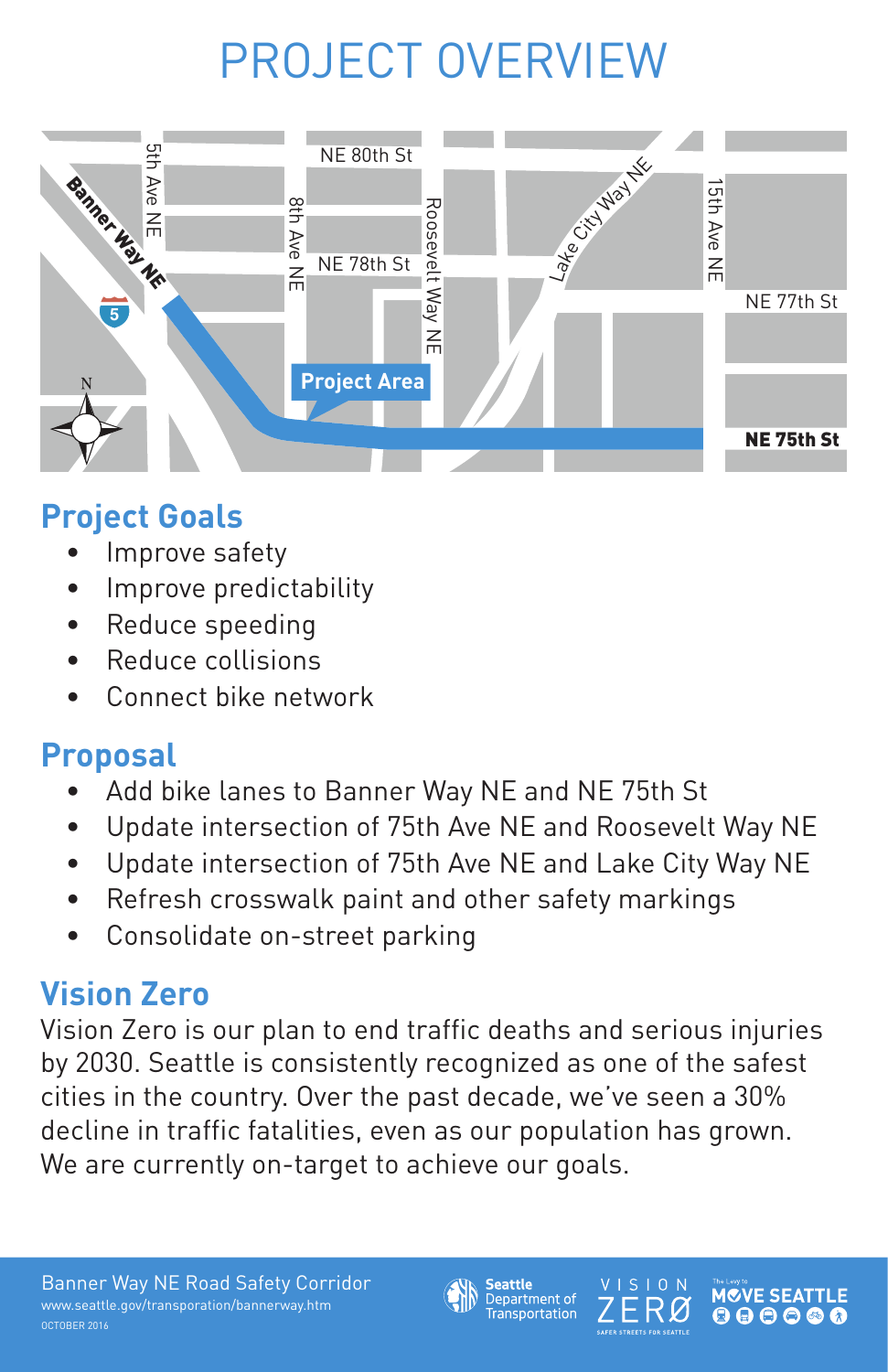## BACKGROUND



**Seattle** Department of **Transportation** 

VISION

ZERØ

The Levy to

**MOVE SEATTLE** 

 $\begin{array}{c} \textcircled{\color{blue}0} \textcircled{\color{blue}0} \textcircled{\color{blue}0} \textcircled{\color{blue}0} \textcircled{\color{blue}0} \end{array}$ 

- **• March 2016:** Mailing, community meeting with traffic data, design concepts **• October 2016:** Mailing, walk and talk with neighbors
- **• April 2016:** Mailing, walk and talk with neighbors **• October 2016:** Mailing, open house
- **• June 2016:** Group bike ride



### **Community engagement activities:**

### **Network connections**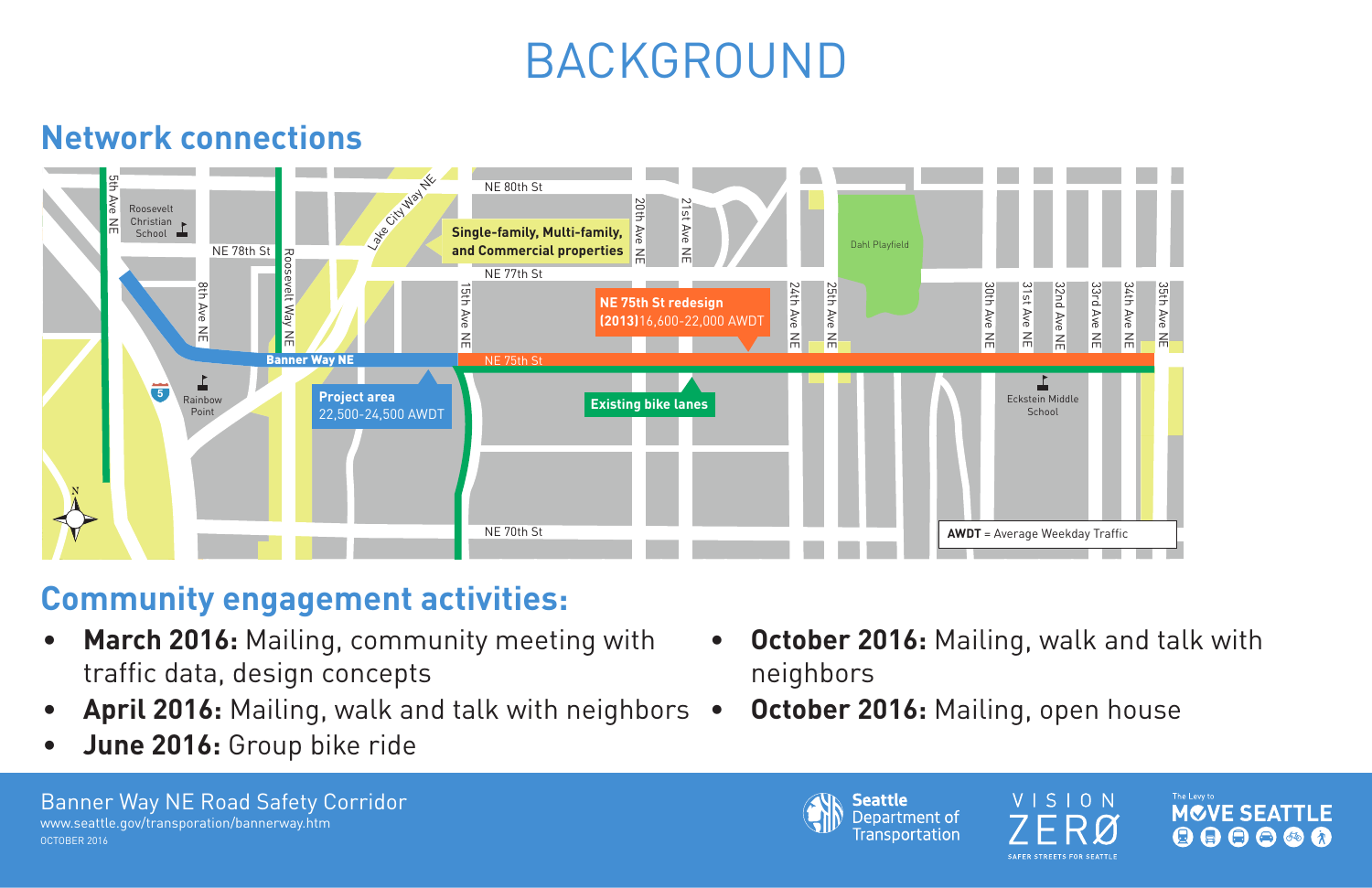



The Levy to **MCVE SEATTLE**  $\begin{array}{c} \textcircled{\hspace{1em}} \textcircled{\hspace{1em}} \textcircled{\hspace{1em}} \textcircled{\hspace{1em}} \textcircled{\hspace{1em}} \textcircled{\hspace{1em}} \textcircled{\hspace{1em}} \textcircled{\hspace{1em}} \end{array}$  $\bigoplus$ 

SAFER STREETS FOR SEATTLE

## COLLISION HISTORY

### **2013 – 2016: Banner Way NE, NE 75th St**

- 83 collisions total
- 3 serious injury collisions (2 pedestrian-involved)
- 4 pedestrian-involved collisions
- 2 bicycle-involved collisions

#### **2013-2016: Bike, pedestrian collision locations**





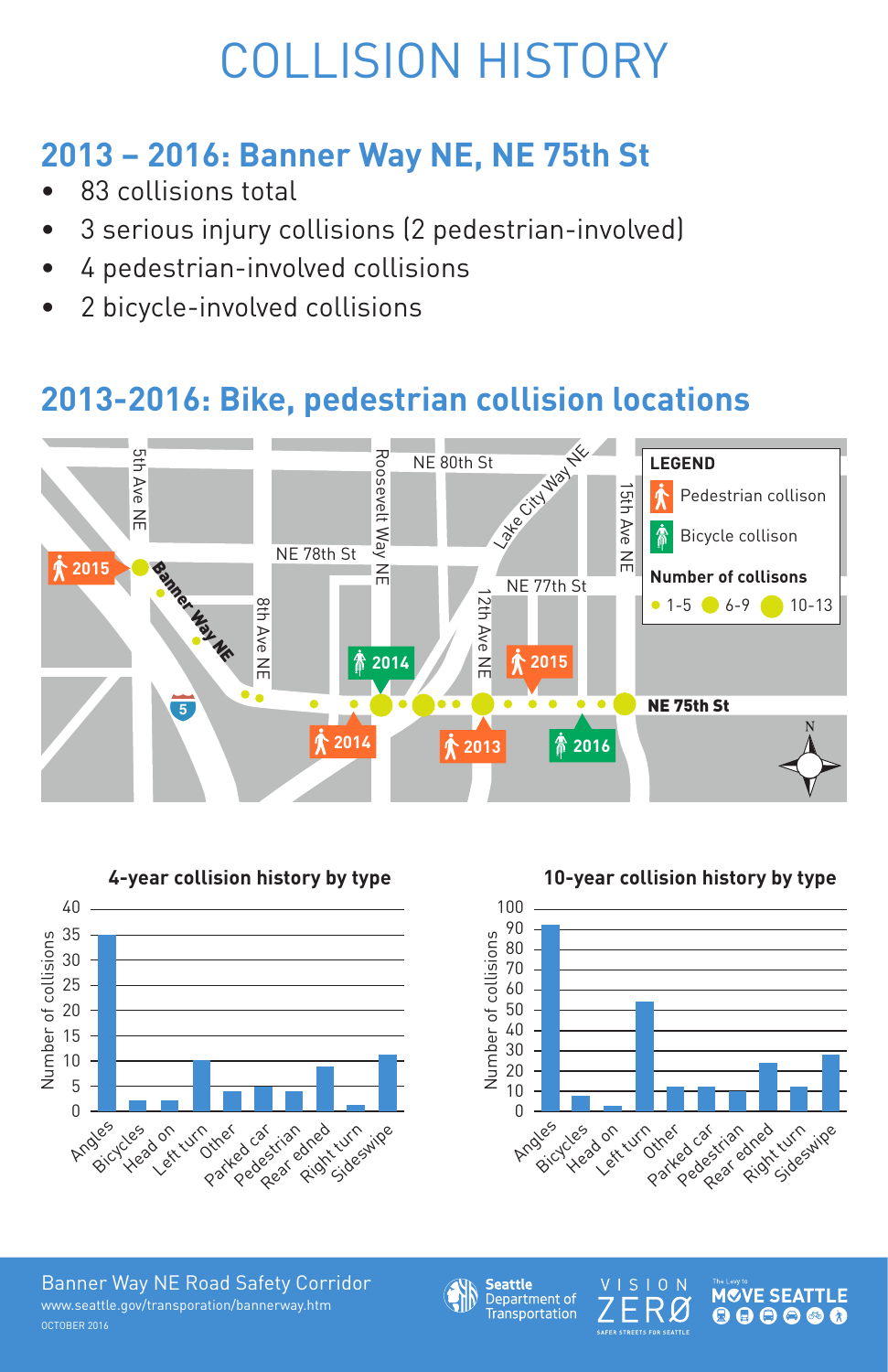# PARKING UTILIZATION



**Seattle** Department of **Transportation** 

VISION 7FRØ **SAFER STREETS FOR SEATTLE** 





### **Early morning (5 – 7AM) Midday (10AM – 2PM) Evening (6 – 7PM)**

What we've heard: Along the Banner Way NE curve, parking utilization is "light" due to vehicles speeding around the curve and losing control. Guardrails have also been installed in response to crashes that are often a result of the high speeds around the curve.



**Count date:** Tuesday, February 2, 2016 **Times of day:** 5 – 7 AM, 10 AM – 2PM, 6 – 7 PM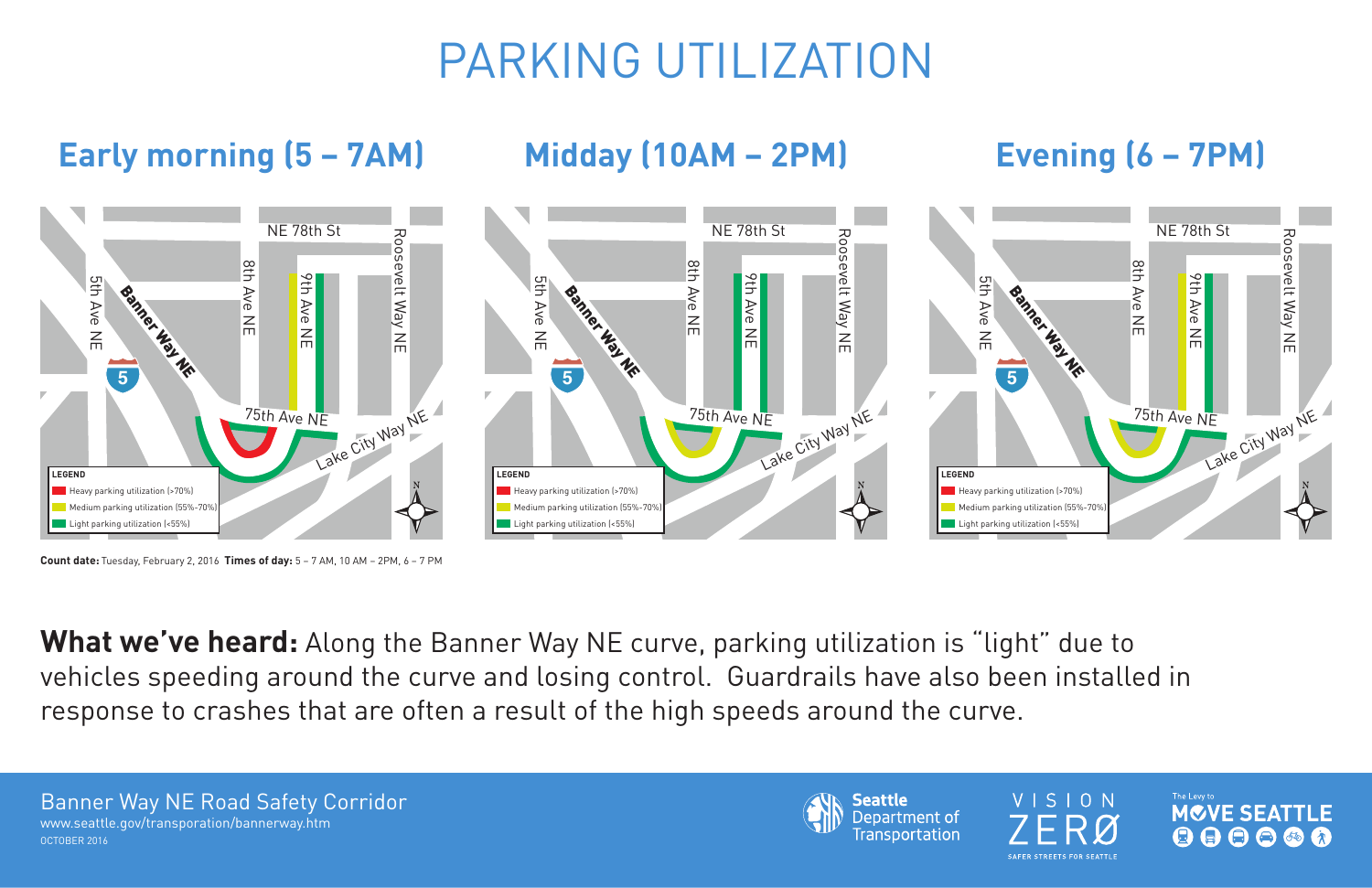#### Banner Way NE Road Safety Corridor

OCTOBER 2016 www.seattle.gov/transporation/bannerway.htm



# PROPOSED CROSS SECTIONS

### **Banner Way NE and NE 75th St**



- Buffered bike lanes on Banner Way NE curve
- Standard bike lanes on NE 75th St
- Connections to bike facilities on 5th Ave NE, Roosevelt Way NE, NE 75th St









**Seattle** Department of Transportation



VISION ERØ **SAFER STREETS FOR SEATTLE** 

The Levy to **MCVE SEATTLE**  $\begin{array}{c} \textcircled{\textcolor{red}{\bullet}} \textcircled{\textcolor{red}{\bullet}} \textcircled{\textcolor{red}{\bullet}} \textcircled{\textcolor{red}{\bullet}} \textcircled{\textcolor{red}{\bullet}} \end{array}$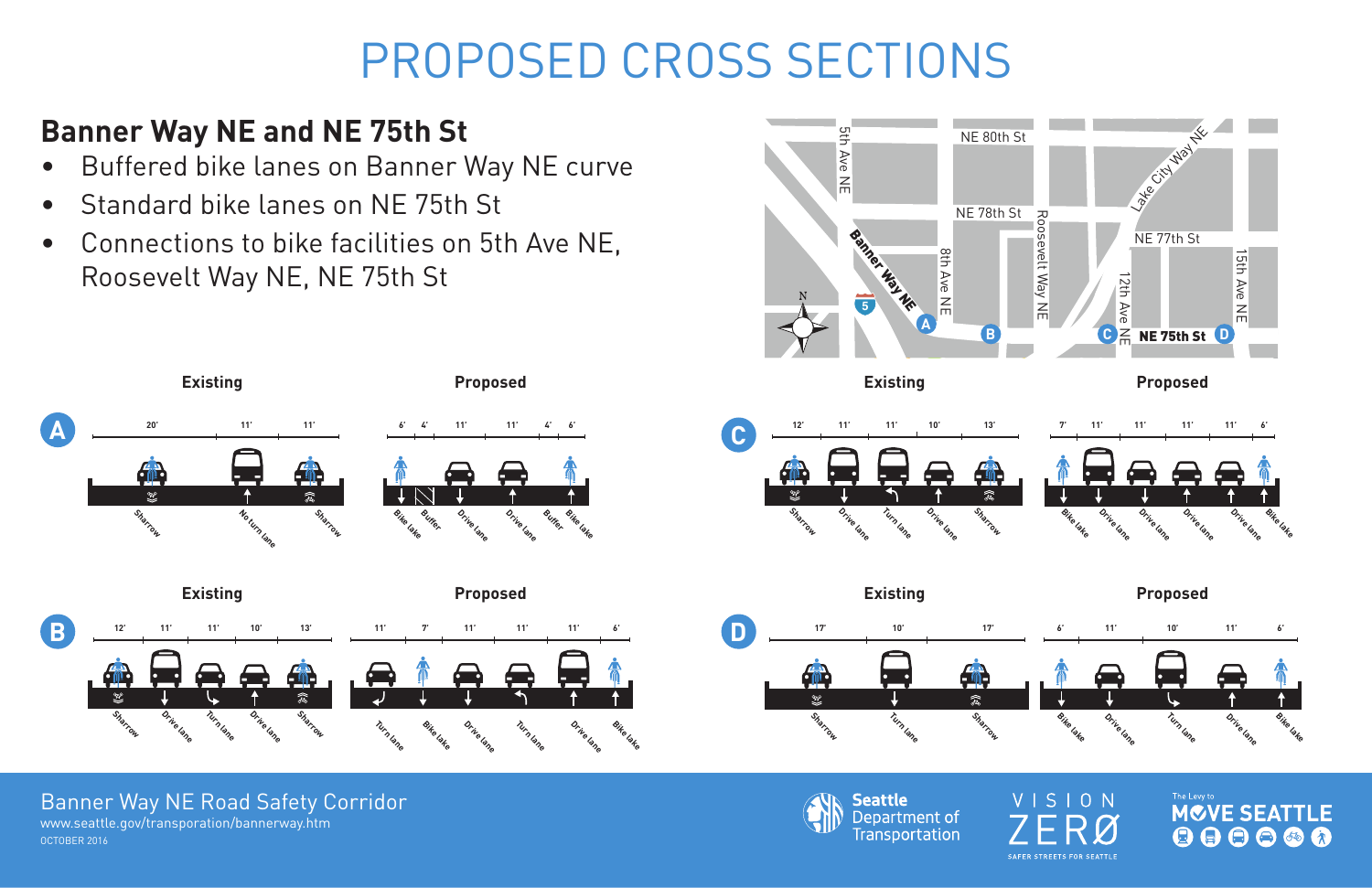



The Levy to **MCVE SEATTLE**  $\mathbf{O} \oplus \mathbf{O} \oplus \mathbf{O}$ 

**SAFER STREETS FOR SEATTLE** 

- New left-turn signal installed for southbound Roosevelt to eastbound 75th
- New painted area, street markings to better define lanes, reduce confusion
- Remove left-turn from eastbound 75th to northbound Roosevelt
- Remove left-turn from westbound 75th to southbound Roosevelt
- NO TURNS allowed going eastbound through Lake City Way NE

## UPDATING INTERSECTION DESIGN

#### **75th Ave NE and Roosevelt Way NE**

New left-turn traffic signal will be installed for vehicles turning left into Roosevelt Way NE.

#### **75th Ave NE and Lake City Way NE**

New left-turn signal installed for eastbound 75th to southbound Lake City Way

Roosevelt Way NE. Our traffic counts show low turning movements: **• AM peak hour**: 6 vehicles •PM peak hour: 4 vehicles









New left-turn traffic signal will be installed for vehicles turning left into Lake City Way NE.

Left turns will no longer be allowed onto Roosevelt Way NE. Our traffic counts show low turning movements: •AM peak hour: 11 vehicles •PM peak hour: 10 vehicles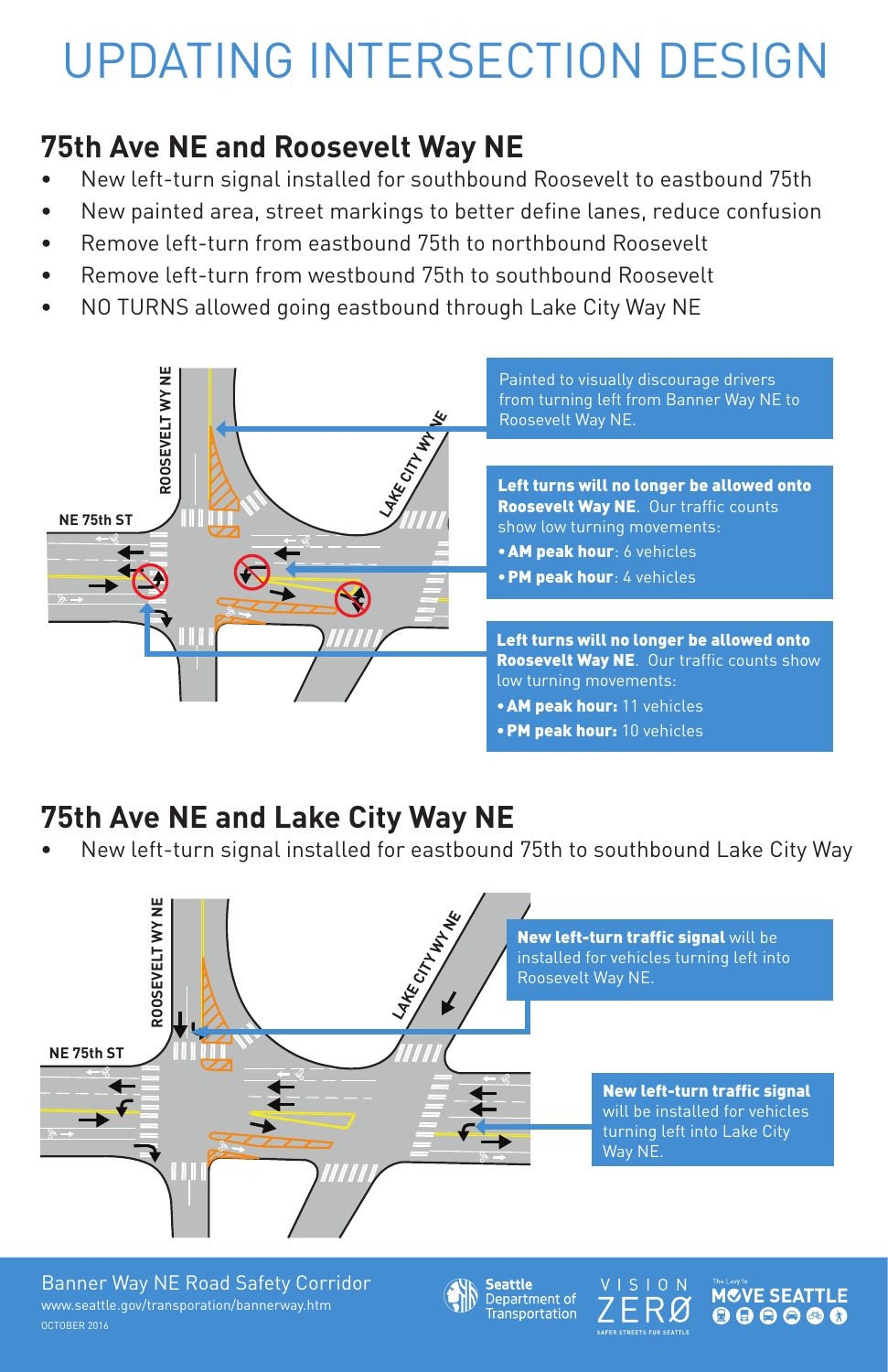## TRAFFIC SIGNAL COORDINATION

To accommodate the new lane configurations, we will update the traffic signal cycle s and coordinate signal timing along the corridor.

| AM                              |                            | <b>PM</b>                       |                            |
|---------------------------------|----------------------------|---------------------------------|----------------------------|
| <b>Existing Cycle</b><br>Length | <b>New Cycle</b><br>Length | <b>Existing Cycle</b><br>Length | <b>New Cycle</b><br>Length |
| 70 secs                         | 80 secs                    | 90 secs                         | 100 secs                   |
| 70 secs                         | 80 secs                    | 90 secs                         | 100 secs                   |
| 70 secs                         | 80 secs                    | 90 secs                         | 100 secs                   |
| 90 secs                         | 80 secs                    | 90 secs                         | 100 secs                   |



**Seattle** Department of **Transportation** 





The Levy to MCVE SEATTLE  $\begin{array}{c} \textcircled{\textcolor{red}{\bullet}} \textcircled{\textcolor{red}{\bullet}} \textcircled{\textcolor{red}{\bullet}} \textcircled{\textcolor{red}{\bullet}} \textcircled{\textcolor{red}{\bullet}} \end{array}$